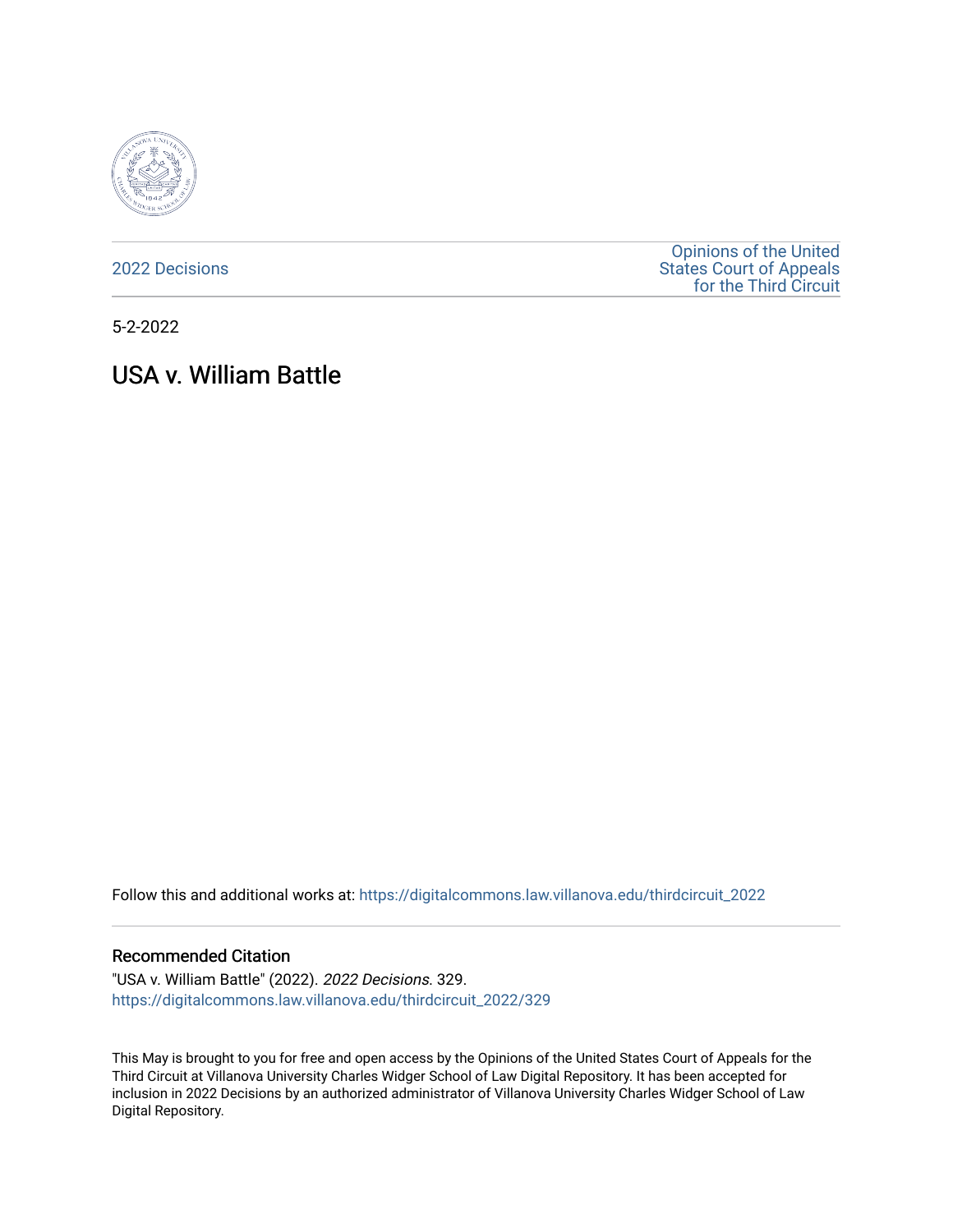# **NOT PRECEDENTIAL**

# UNITED STATES COURT OF APPEALS FOR THE THIRD CIRCUIT

\_\_\_\_\_\_\_\_\_\_\_\_

No. 21-1432 \_\_\_\_\_\_\_\_\_\_\_\_

## UNITED STATES OF AMERICA

v.

WILLIAM BATTLE, a/k/a Buck, Appellant

\_\_\_\_\_\_\_\_\_\_\_\_

On Appeal from the United States District Court for the Middle District of Pennsylvania (D.C. No. 3:15-cr-00214-011) District Judge: Hon. Malachy E. Mannion

\_\_\_\_\_\_\_\_\_\_\_\_

Submitted Under Third Circuit LAR 34.1(a) April 28, 2022

Before: HARDIMAN, RENDELL, and FISHER, *Circuit Judges*.

(Filed: May 2, 2022)

OPINION\* \_\_\_\_\_\_\_\_\_\_\_\_

\_\_\_\_\_\_\_\_\_\_\_\_

<sup>\*</sup> This disposition is not an opinion of the full Court and pursuant to I.O.P. 5.7 does not constitute binding precedent.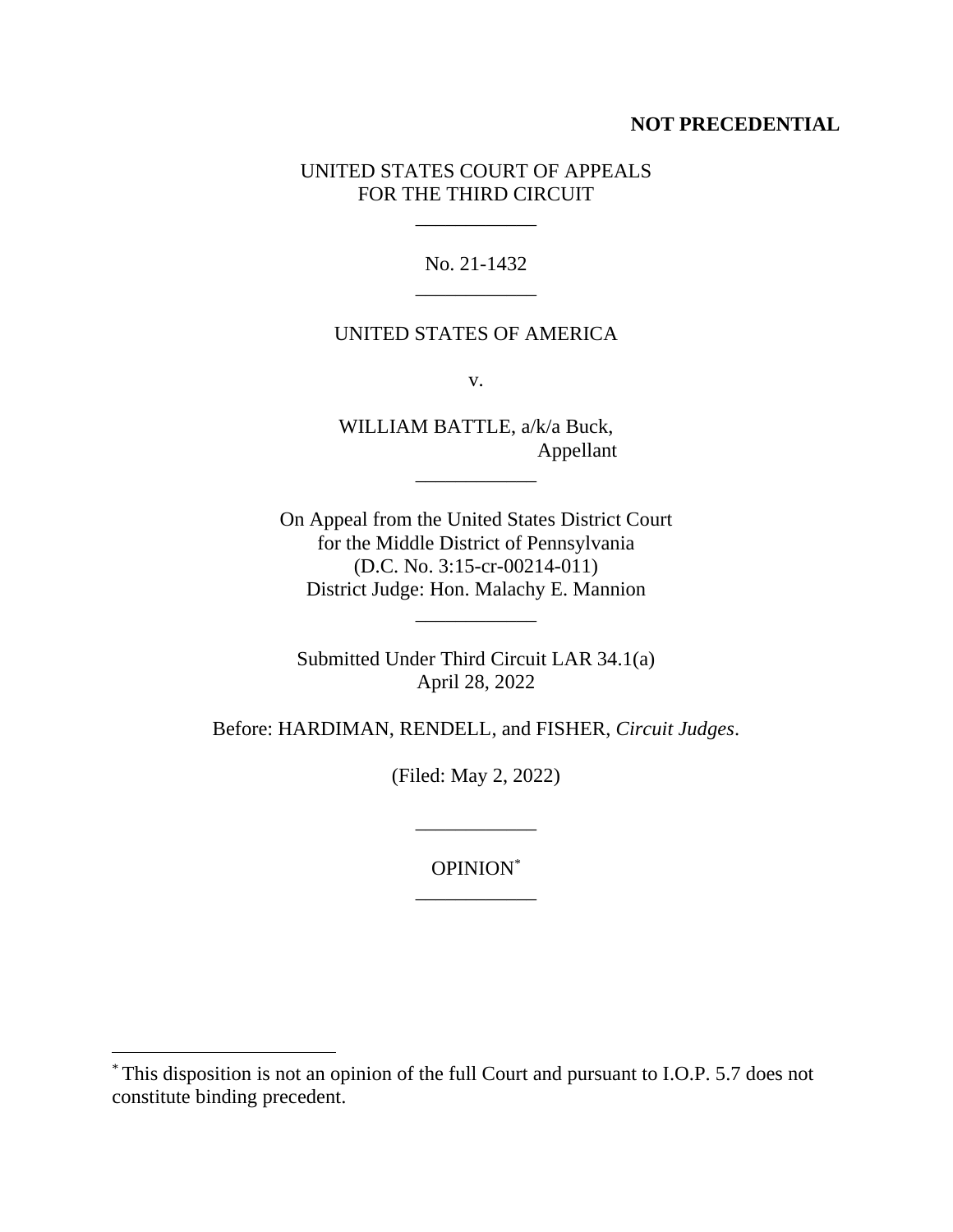#### HARDIMAN, *Circuit Judge*.

William Battle appeals his judgment of conviction for conspiracy to commit sex trafficking. Battle claims (1) the District Court erred by failing to order a competency hearing and (2) his attorney had a conflict of interest that affected his representation. Because the District Court did not err and no conflict of interest appears on the record, we will affirm.

I

Battle was indicted on eight counts related to a heroin and sex trafficking operation run by the Black P-Stones street gang. Battle agreed to plead guilty to one count of conspiracy to commit sex trafficking by threats, force, or coercion, in violation of 18 U.S.C. § 1594(c), in exchange for dismissal of the remaining charges. At the beginning of the plea hearing, Battle's attorney said his client was illiterate and "ha[d] some educational and mental challenges," but assured the District Court Battle was competent. App 70.

As a result, the Court took particular care during the plea hearing to ensure that Battle understood the nature of the proceedings and the significance of his guilty plea. The Court confirmed that Battle understood English words and their meanings, asked him to interrupt if he had any questions, and assured him that they could take as much time as needed to make sure he understood each of the Court's questions. Battle affirmed that he could intelligently and appropriately answer the Court's questions. The Court then proceeded through a lengthy colloquy, during which Battle indicated that he understood (1) the rights he was giving up by pleading guilty, (2) the conspiracy charge against him,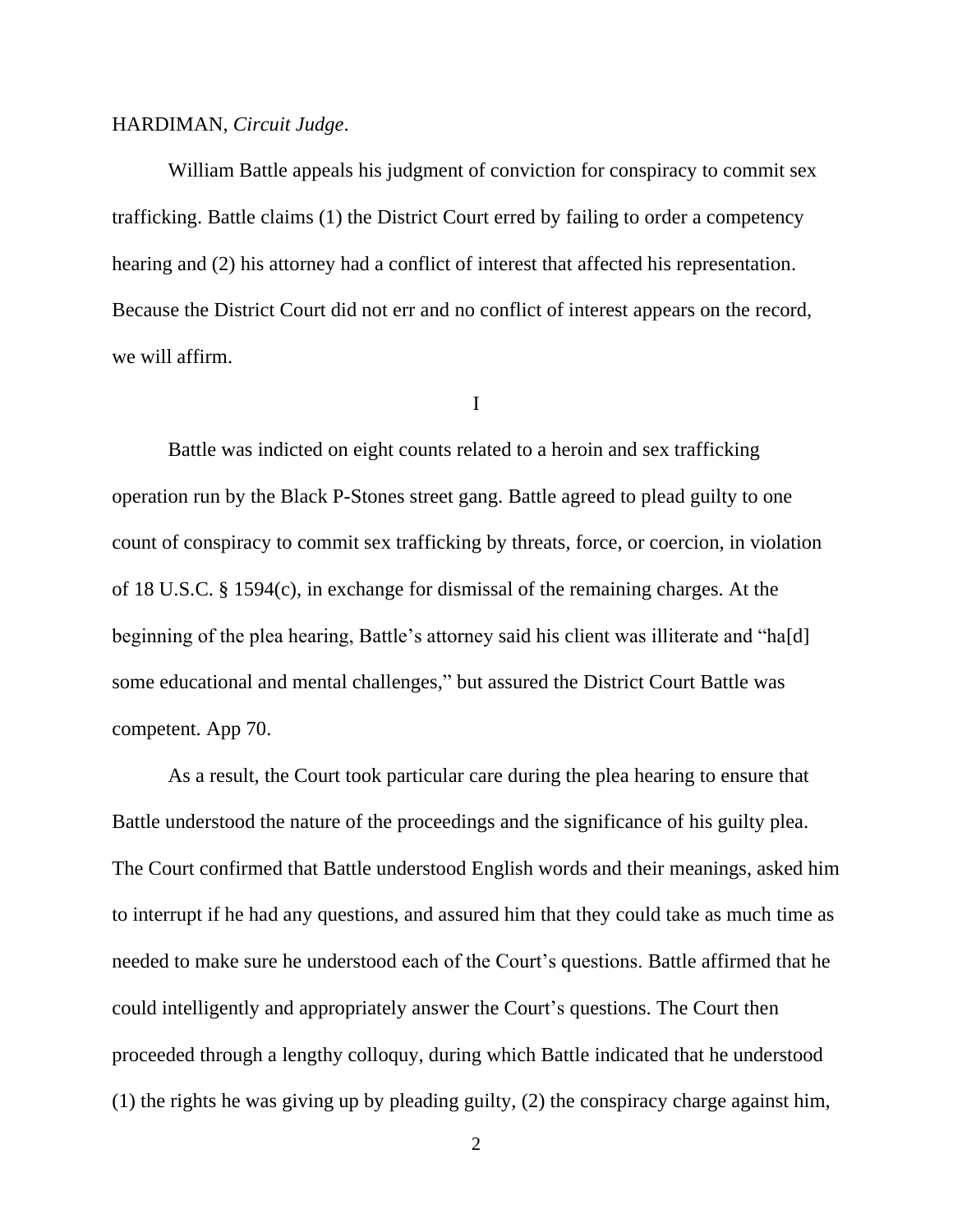and (3) that the maximum penalty for that charge was life imprisonment. At one point, Battle interrupted the Court and asked what "contend" means. The Court rephrased its explanation and Battle indicated that he understood.

Battle affirmed that his attorney had read all paragraphs of the plea agreement to him**,** and that he understood the agreement. The Court explained that it would not be able to determine Battle's sentence until after the Probation Office prepared its presentence report and that its sentence could be different than any estimate his lawyer made. Battle again indicated he understood. Battle affirmed several times that he understood he could not later claim that he did not understand the provisions of the plea agreement or take back his plea, even if the sentence he received was harsher than he expected. The District Court then accepted Battle's guilty plea.

Based on a base offense level of 34, and Battle's prior criminal history, the Probation Office calculated a Guidelines range of 210 to 262 months' imprisonment. *See*  United States Sentencing Guidelines (USSG) Ch. 5, Pt. A (sentencing table). After receiving the presentence report, but before he was sentenced, Battle submitted a letter to the Court, written for him by his cellmate, in which Battle claimed for the first time that he had not understood his plea agreement. Specifically, the letter claimed that Battle's attorney told him that the base level for his offense was 14, which would be dropped to 11 given his acceptance of responsibility, and that his Guidelines range would not exceed six years' imprisonment. The District Court directed Battle's attorney to respond to the letter. Battle's attorney, for the first time, expressed doubt whether Battle "truly comprehends the legal process and appreciated" his guilty plea. App. 116.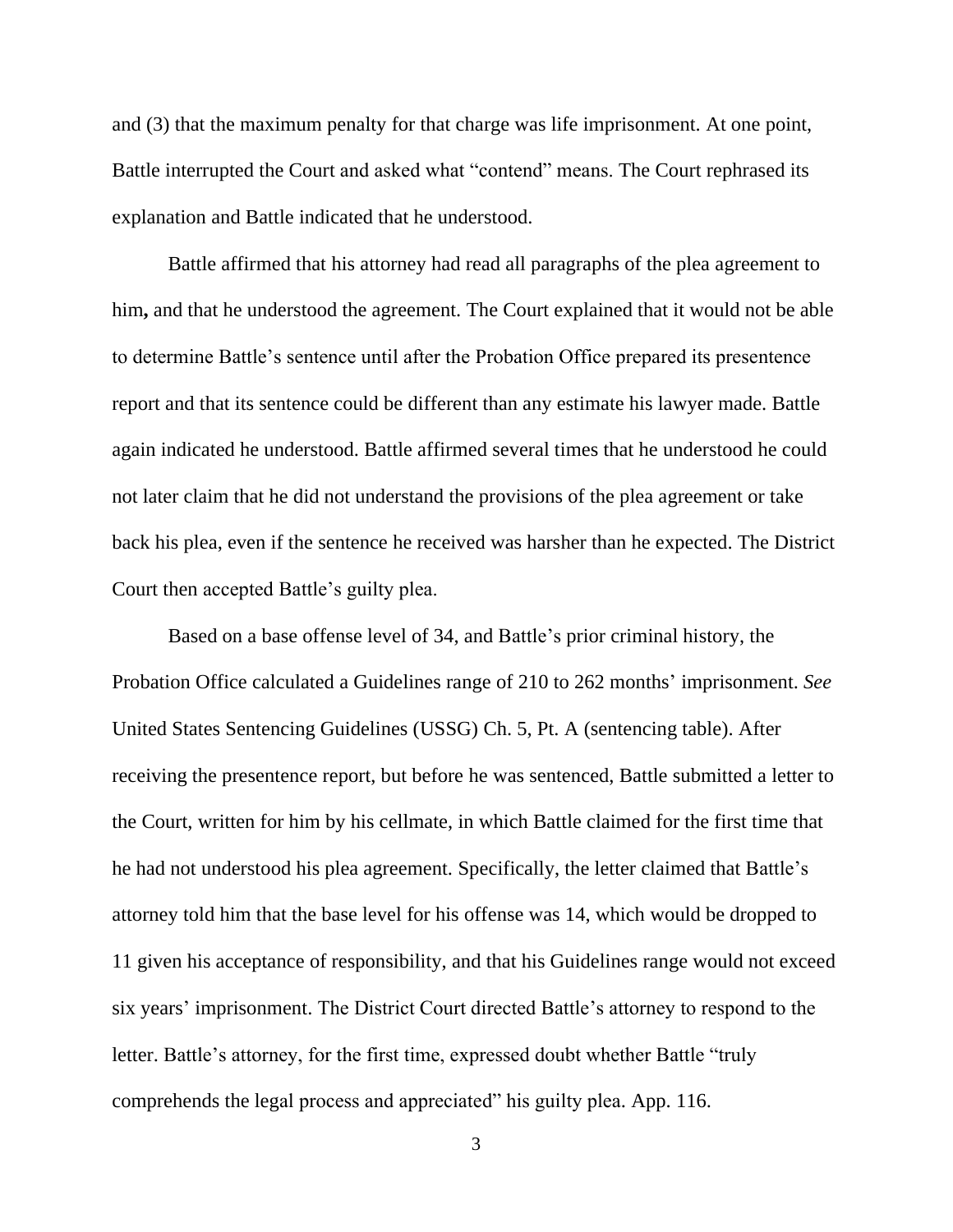The District Court construed Battle's letter as a motion to withdraw his guilty plea and held a hearing on the motion. The Court reviewed with Battle his answers at the plea hearing, and Battle indicated those answers were correct. Battle acknowledged that his attorney had explained everything in the plea agreement to him, but said his cellmate explained the agreement differently.

The Court also questioned Battle's attorney. The attorney denied telling Battle that his offense level would be 14 or that the Guidelines range would not exceed six years' imprisonment. The attorney reaffirmed that, at the time of the plea hearing, he believed Battle understood the proceedings and plea agreement, but that Battle's letter made him wonder whether his client had simply been "saying yes to appease" the Court. App. 141.

The Court denied Battle's motion to withdraw his guilty plea, observing that Battle had "answered effectively every question" he had been asked**—**even questions that required more than a yes or no answer**—**and that Battle's attempted plea withdrawal appeared to be driven by his dissatisfaction with his Guidelines range rather than by a genuine misunderstanding of his plea. App. 148. The Court later sentenced Battle to 210 months' imprisonment, at the bottom of the Guidelines range, followed by five years of supervised release. Battle appealed.

### $\Pi^1$

## A

Battle first argues the District Court erred by failing to order a competency

<sup>&</sup>lt;sup>1</sup> The District Court had jurisdiction under 18 U.S.C. § 3231. We have jurisdiction over Battle's appeal under 28 U.S.C. § 1291. The appellate waiver in Battle's plea agreement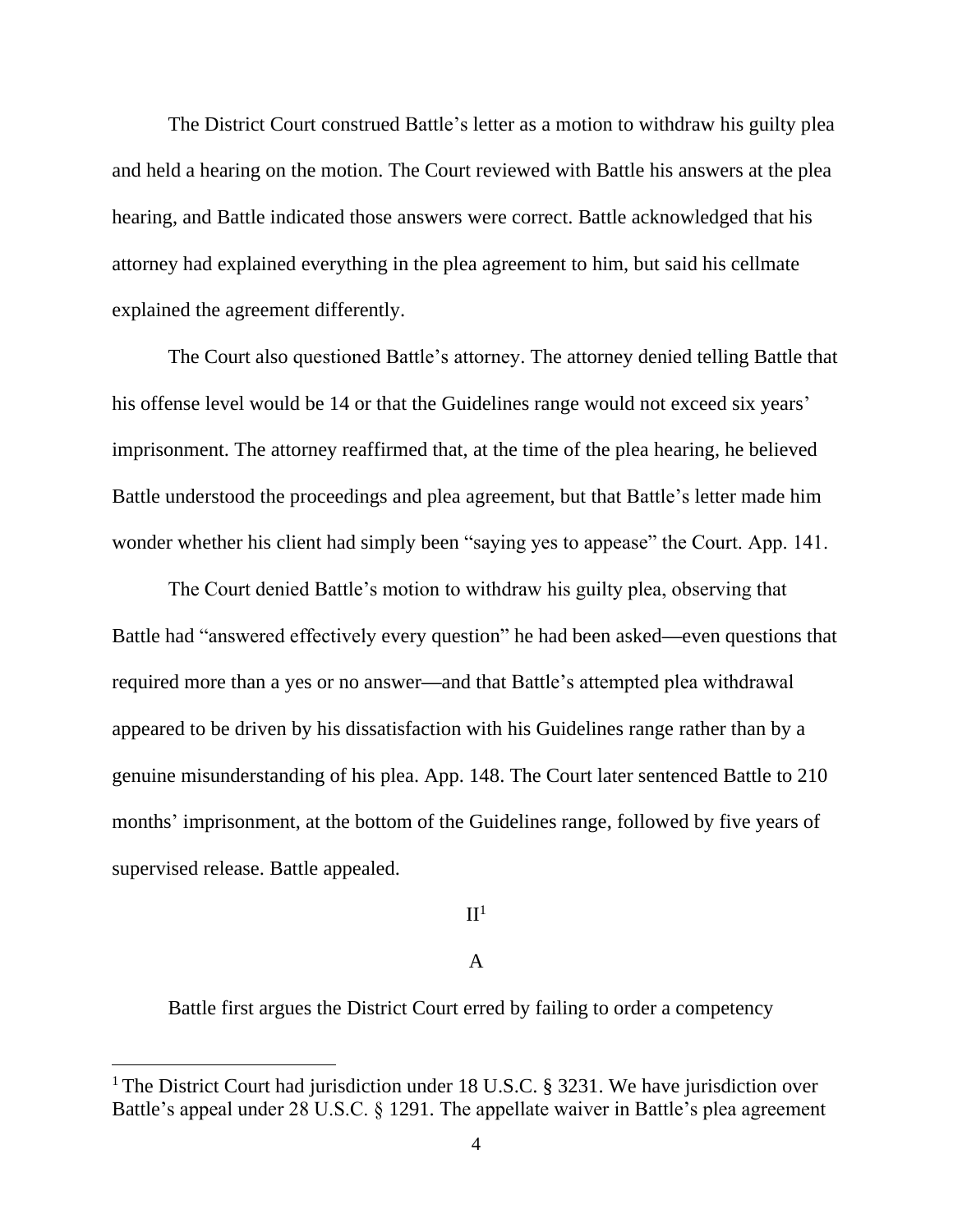hearing. We exercise plenary review over the District Court's application of the legal standard and clear error review over the Court's factual findings and decision not to hold a competency hearing. *United States v. Gillette*, 738 F.3d 63, 76 (3d Cir. 2013); *United States v. Jones*, 336 F.3d 245, 256 (3d Cir. 2003) (citations omitted).

Under 18 U.S.C. § 4241, a court must order a competency hearing if there is "reasonable cause" to believe the defendant is mentally incompetent. *Gillette*, 738 F.3d at 77. The reasonable cause inquiry asks: "whether the defendant (1) has the capacity to assist in her or his own defense and (2) comprehends the nature and possible consequences" of the proceedings against him. *United States v. Leggett*, 162 F.3d 237, 242 (3d Cir. 1998). If either prong is not met, the court must order a competency hearing. *Id.*

In denying Battle's motion to withdraw his plea, the District Court implicitly found that Battle satisfied both prongs. Battle demonstrated an ability to assist in his defense. Though Battle is illiterate, he affirmed that his attorney read all the paragraphs of the plea agreement to him, and that he understood the agreement. His attorney confirmed that he reviewed the plea agreement "line by line verbatim" with Battle and discussed the agreement "paragraph by paragraph" for a couple of hours. App. 81. Battle asked his attorney questions about the agreement, and his attorney answered them. Moreover, Battle's responses at the plea and motion hearings show that he could

does not prevent our review of his competency or ineffective assistance of counsel challenges. *See Pate v. Robinson*, 383 U.S. 375, 384 (1966); *United States v. Khattak*, 273 F.3d 557, 562 (3d Cir. 2001); *United States v. Shedrick*, 493 F.3d 292, 298 & n.6 (3d Cir. 2007).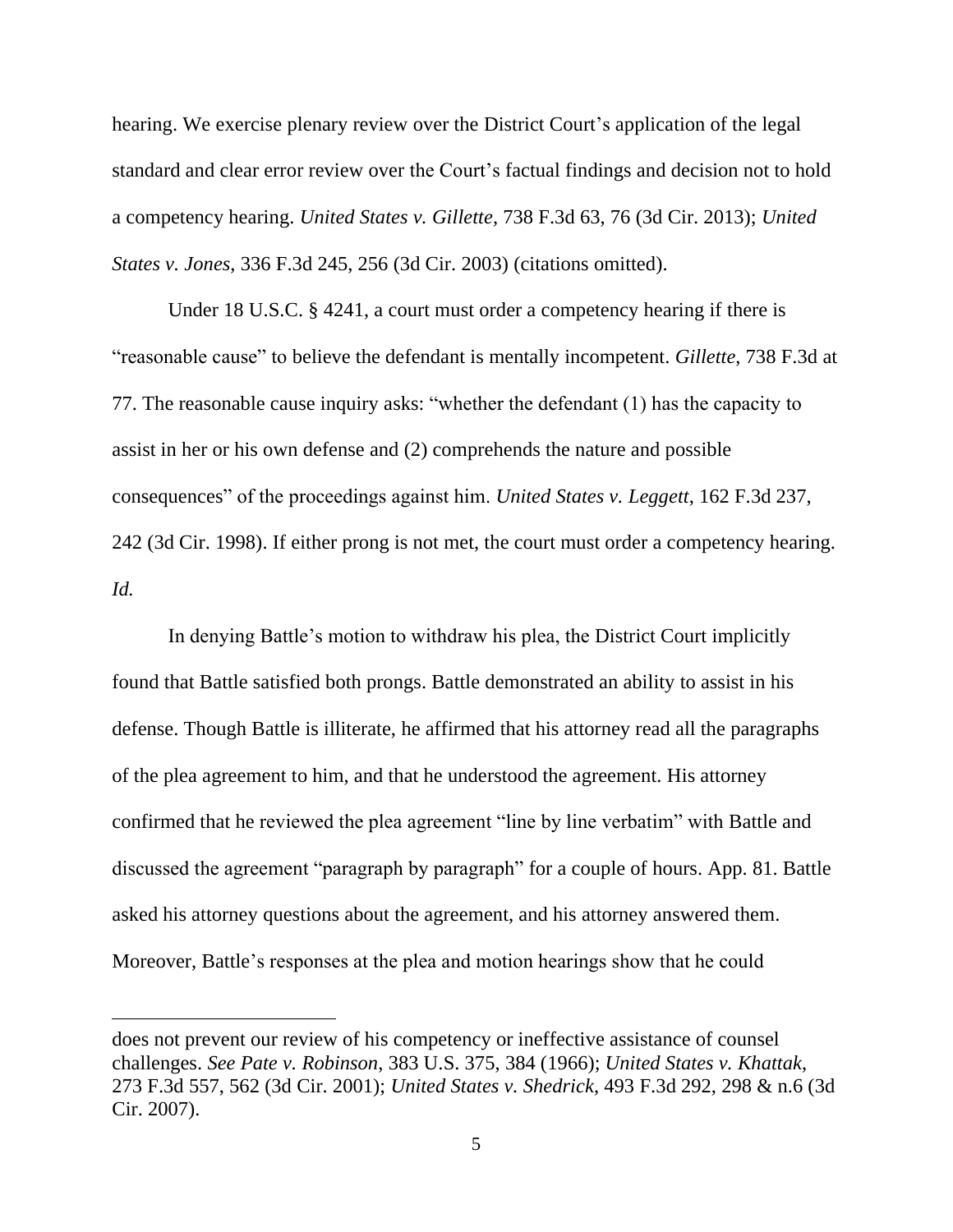understand and appropriately answer questions, provide explanations, and ask questions when he did not understand things. The record does not show that Battle lacked the capacity to assist in his defense.

Nor does the record show that Battle failed to understand the nature or consequences of the proceedings. During the plea hearing, Battle averred that he understood (1) the trial rights he was giving up by pleading guilty; (2) the nature of the conspiracy charge against him; (3) that he faced up to life imprisonment for that charge; (4) that the District Court would determine his sentence after receiving the presentence report; and (5) that he could not withdraw his plea if the sentence was harsher than he expected. Battle affirmed his understanding again at the hearing on the motion to withdraw guilty plea. Based on its lengthy conversations with Battle during these two hearings, the District Court did not err in concluding that Battle understood the plea proceedings.

Battle's letter, ghostwritten by a cellmate, does not change our analysis. Battle admitted at the motion hearing that he did not remember what his cellmate wrote. Battle did not claim that he was unable to assist in his defense or understand the nature of the plea proceedings. Instead, he testified that his cellmate explained the plea agreement differently than his attorney did. That is not reasonable cause to question Battle's competency.

Nor does his attorney's belated expression of hesitancy give rise to reasonable cause. Until Battle sent his letter, his attorney repeatedly and consistently stated he believed Battle was competent and understood the consequences of his plea. At the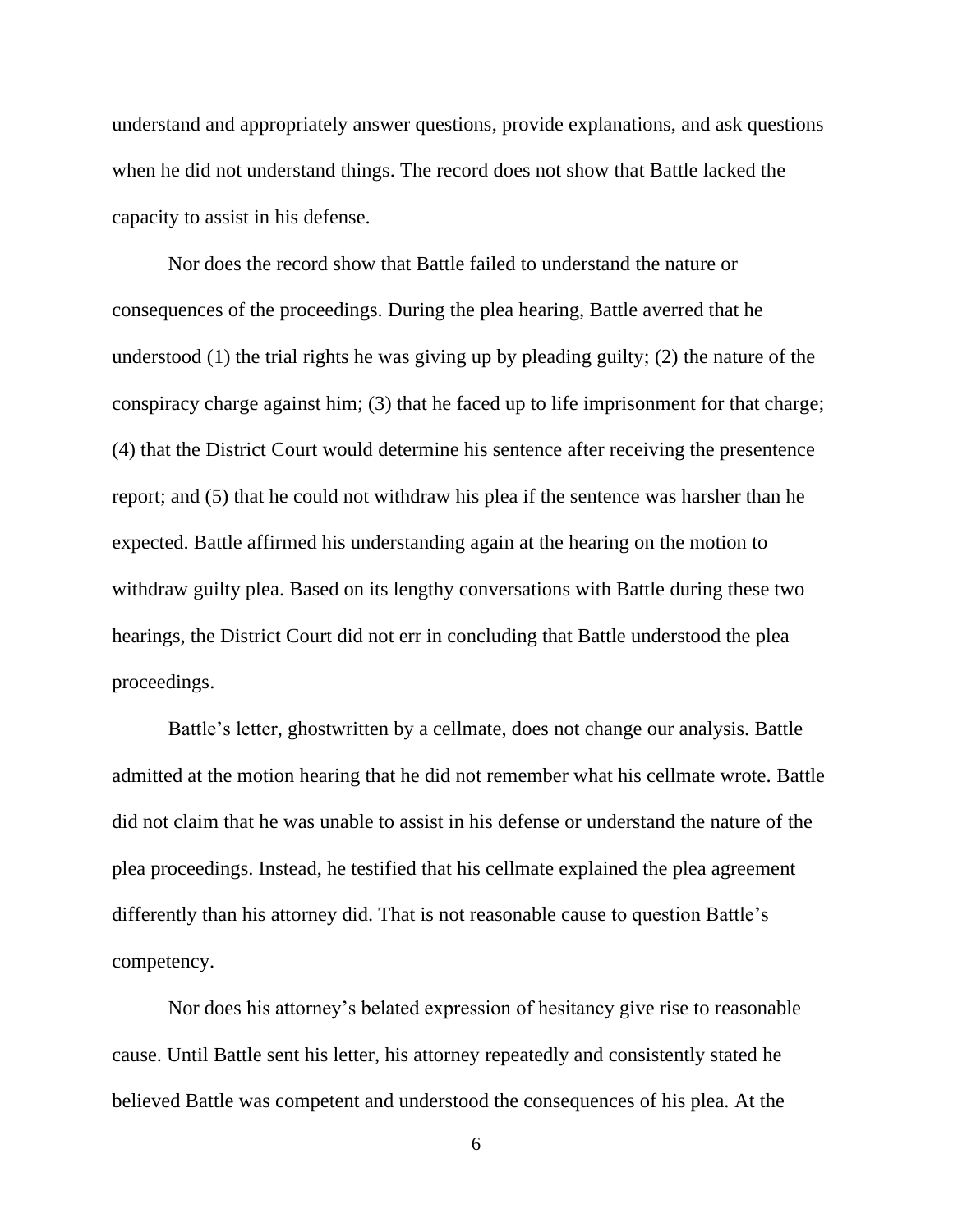motion hearing, the attorney affirmed that during the plea hearing he believed Battle understood all that was going on and that nothing indicated otherwise. The attorney's cautious response to Battle's letter does not countermand his numerous prior declarations of Battle's competency and the District Court's own observations of Battle's responses and demeanor. *Cf. United States v. Malmstrom*, 967 F.3d 1, 6 (1st Cir. 2020) ("[A] lawyer's general acknowledgement that his client may suffer from mental health issues does not, without more, reach the reasonable cause threshold to require a sua sponte competency hearing under section 4241(a)" (cleaned up)).

In sum, the District Court did not have reasonable cause to believe Battle was incompetent. So the Court did not abuse its discretion by denying Battle's motion to withdraw his guilty plea. *See United States v. Siddons*, 660 F.3d 699, 703 (3d Cir. 2011); *United States v. Wilson*, 429 F.3d 455, 458 (3d Cir. 2005).

B

Battle also argues he was denied effective assistance of counsel because his attorney had an actual conflict of interest at the motion hearing. But "in this Court an actual conflict of interest claim, like other types of ineffective assistance of counsel claims, is generally not cognizable in the first instance on direct appeal." *United States v. Morena*, 547 F.3d 191, 198 (3d Cir. 2008). "Only in the rare case where facts showing an actual conflict of interest are clear on the record" will we recognize an ineffective assistance claim on direct appeal. *Id.* This is not one of those rare cases.

The record before us does not reveal an actual conflict of interest. At the motion hearing, counsel denied telling Battle that his Guidelines sentence would be no more than